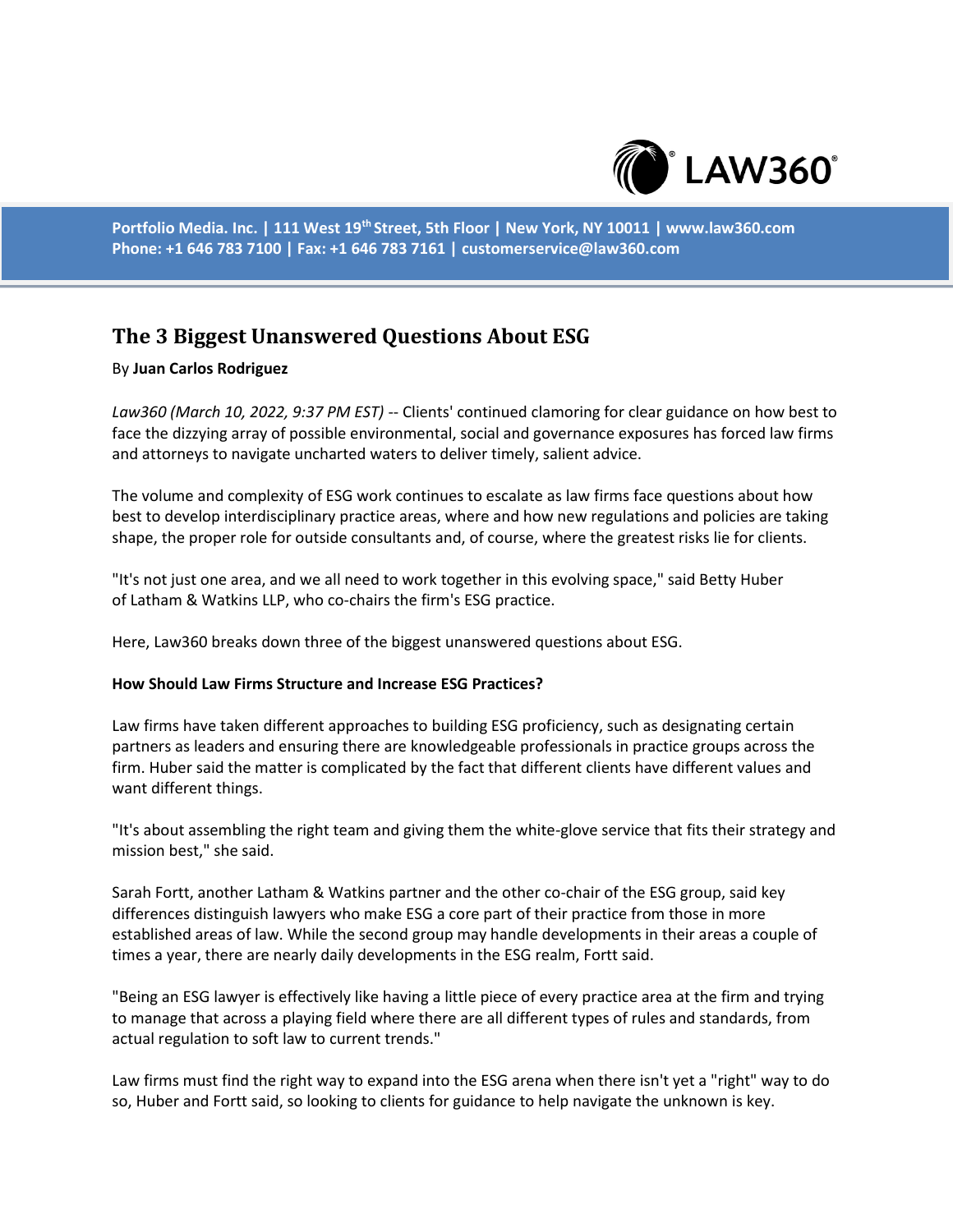Fortt added that while many people are focused on the climate aspects of ESG — the current hot topic — firms must also be aware of the growing number of other aspects.

"There's a growing appreciation for the complexity of ESG and the fact that we're not just trying to solve for climate change, which would be difficult enough to tackle, but we're trying to do that in a just and equitable way, and what does that look like from a global perspective and who needs to have a seat at the table?" she said.

## **Where Are the Biggest Enforcement and Litigation Risks?**

One of the biggest areas of uncertainty for everyone paying attention to ESG is how the regulatory landscape will develop — what kinds of rules will be imposed and how will they reflect the input of interested parties.

People are rightly focused on the U.S. Securities and Exchange Commission, which is working on a proposed climate disclosure rule, but there are many other regulators and entities attorneys should have their eyes on, said Kimberly Jaimez, a partner at Pillsbury Winthrop Shaw Pittman LLP.

For example, the California State Legislature is currently considering the Climate Corporate Accountability Act, which would require U.S.-based companies that do business in California and generate over \$1 billion in gross annual revenue to disclose all of their greenhouse gas emissions to the California Secretary of State's Office. That bill has passed the state Senate and is being debated in the Assembly.

And there are many other fronts to be aware of, Jaimez said. In New York, the state Legislature is considering the Fashion Sustainability and Social Accountability Act, which requires fashion retailers and manufacturers to disclose environmental and social due diligence policies. Abroad, laws and regulations may differ or even contradict U.S. rules and present issues for international companies, she added.

And then there are independent standard-setting organizations, such as the Climate Disclosure Standards Board and the Value Reporting Foundation, Jaimez said.

Clients are already rightly worried about enforcement, even without clear SEC guidance or laws having been passed, said Kevin B. Muhlendorf, a partner at Wiley Rein LLP. There are still ways for regulators to get at ESG issues through enforcement efforts or litigation, such as pursuing "greenwashing" claims, in which companies are accused of misrepresenting their environmental efforts, which can take a multitude of forms depending on the business.

"My concern is that enforcement is not going to wait" for the SEC rule, Muhlendorf said. "They've created an enforcement task force for ESG issues. They're going to bring cases, and I think it'll be really interesting to see if the SEC does a little bit of its own greenwashing. And by that I mean, bring an action against some penny stock company and claim that that's an ESG case when really it's just a fraud case."

#### **What's the Proper Role for Data and Consultants?**

Another gray area is how much law firms and their clients should depend on the growing number of ESG consulting firms, a crop of businesses often focused on ESG data to help provide accurate information to ensure compliance.